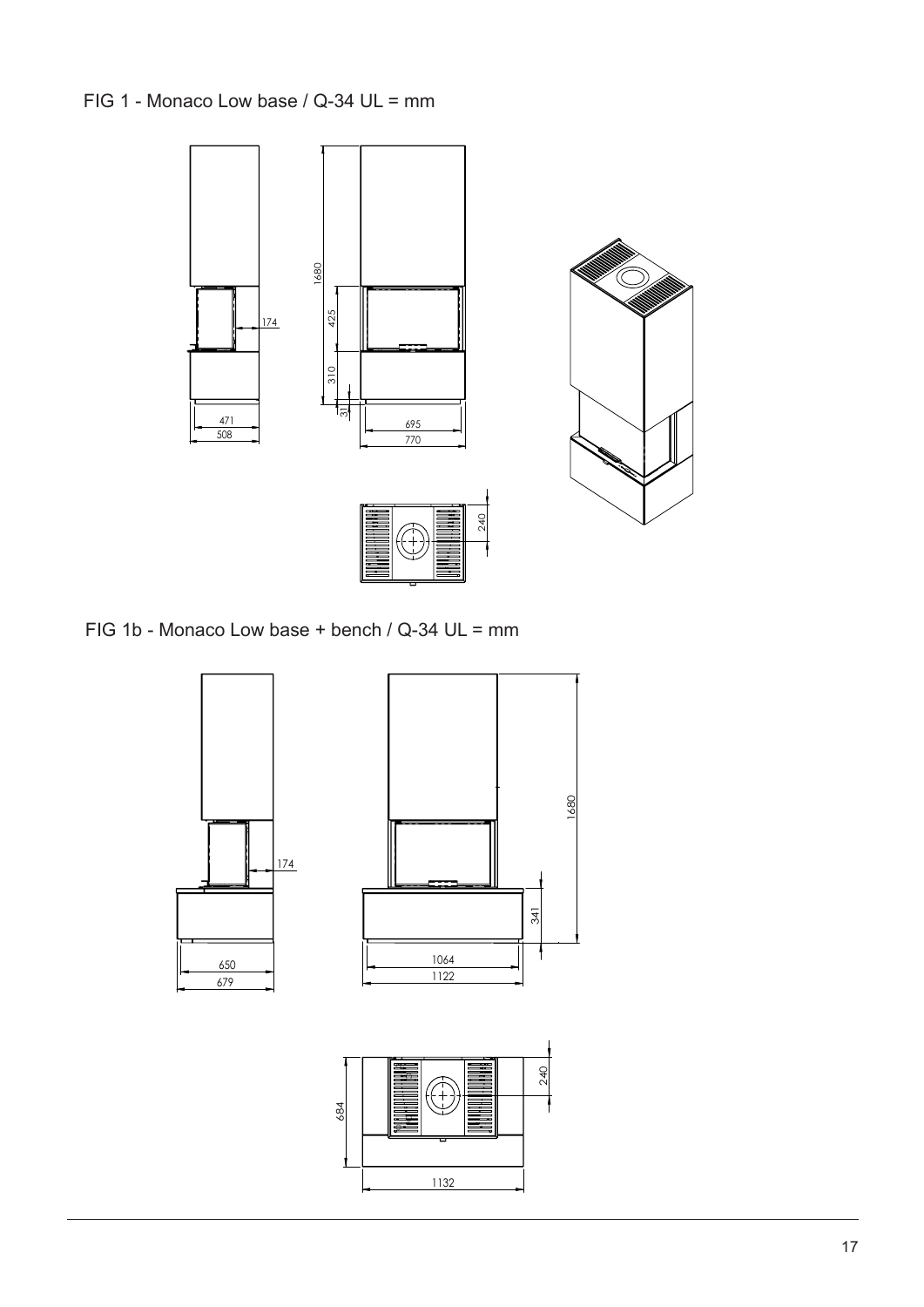FIG 1c - Monaco Low base + wood shelf / Q-34 UL = mm





**FIG 1d** | Monaco Low base / Q-34 UL = Chimney / AIR mm